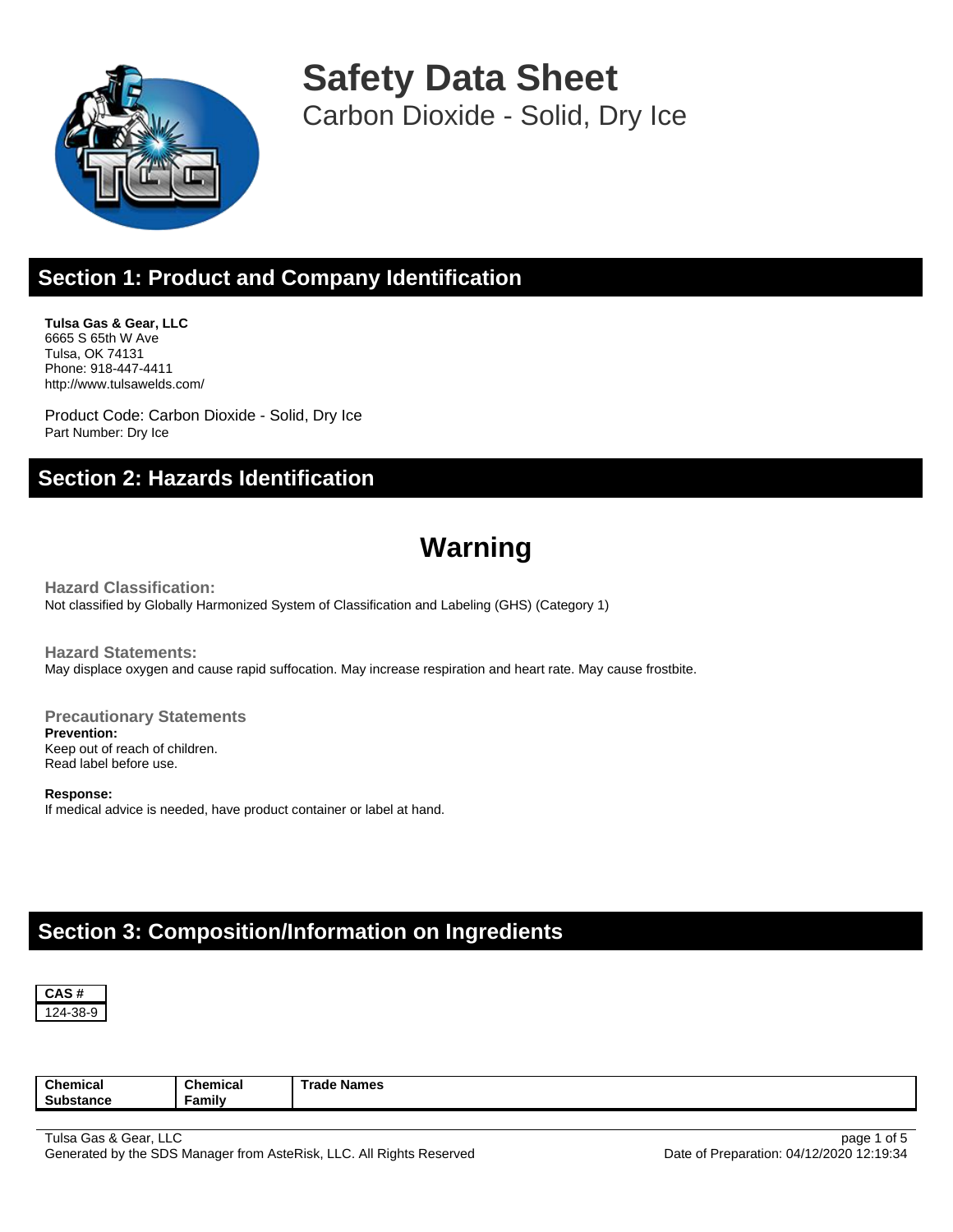| <b>Chemical</b><br>Substance | Chemical<br>Familv | <b>Trade Names</b>                                                                                         |
|------------------------------|--------------------|------------------------------------------------------------------------------------------------------------|
| CARBON DIOXIDE               | Inorganic gases    | CARBONIC ACID GAS: CARBONIC ANHYDRIDE: CARBON DIOXIDE: CARBON OXIDE: UN 1013:<br>CO <sub>2</sub> ; Dry Ice |

#### **Section 4: First Aid Measures**

| <b>Skin Contact</b>                                                                                                                                                                                                                                  | <b>Eye Contact</b>                                                                                                     | Ingestion                     | <b>Inhalation</b>                                                                                                                                                                                                                       | Note to<br><b>Physicians</b>           |
|------------------------------------------------------------------------------------------------------------------------------------------------------------------------------------------------------------------------------------------------------|------------------------------------------------------------------------------------------------------------------------|-------------------------------|-----------------------------------------------------------------------------------------------------------------------------------------------------------------------------------------------------------------------------------------|----------------------------------------|
| If frostbite or freezing occur, immediately<br>flush with plenty of lukewarm water (105-<br>115 F; 41-46 C). DO NOT USE HOT<br>WATER. If warm water is not available,<br>gently wrap affected parts in blankets.<br>Get immediate medical attention. | Immediately flush eyes<br>with plenty of water for<br>at least 15 minutes.<br>Then get immediate<br>medical attention. | Do not<br>induce<br>vomiting. | If adverse effects occur, remove to<br>uncontaminated area. Give artificial<br>respiration if not breathing. If breathing is<br>difficult, oxygen should be administered<br>by qualified personnel. Get immediate<br>medical attention. | For inhalation,<br>consider<br>oxygen. |

### **Section 5: Fire Fighting Measures**

| <b>Suitable Extinguishing Media</b><br><b>Products of Combustion I</b> |               | <b>Protection of Firefighters</b>                                                 |  |  |
|------------------------------------------------------------------------|---------------|-----------------------------------------------------------------------------------|--|--|
| Non-flammable                                                          | Non-flammable | Any appropriate escape-type, self-contained breathing apparatus.<br>Non-flammable |  |  |

#### **Section 6: Accidental Release Measures**

| <b>Personal Precautions</b>                                                                                                                     | <b>Environmental Precautions</b>                                                                                                           | <b>Methods for</b><br>Containment               |
|-------------------------------------------------------------------------------------------------------------------------------------------------|--------------------------------------------------------------------------------------------------------------------------------------------|-------------------------------------------------|
| Keep unnecessary people away, isolate hazard area and<br>deny entry. Ventilate closed spaces before entering. Do<br>not touch spilled material. | Subject to California Safe Drinking Water and Toxic<br>Enforcement Act of 1986 (Proposition 65). Keep out of<br>water supplies and sewers. | Stop leak if possible<br>without personal risk. |

| <b>Methods for Cleanup</b>                           | <b>Other Information</b> |
|------------------------------------------------------|--------------------------|
| Stop leak, evacuate, remove source of ignition. None |                          |

# **Section 7: Handling and Storage**

| <b>Handling</b>                                                                                                                                                                                                                                                                                                                                                                                                                                                                                                                                                                                                                                            | <b>Storage</b>                                                                                                                                                                                                                                                                                                                                                                                                                                                                                                                                                                                                                                                                                                                                    |
|------------------------------------------------------------------------------------------------------------------------------------------------------------------------------------------------------------------------------------------------------------------------------------------------------------------------------------------------------------------------------------------------------------------------------------------------------------------------------------------------------------------------------------------------------------------------------------------------------------------------------------------------------------|---------------------------------------------------------------------------------------------------------------------------------------------------------------------------------------------------------------------------------------------------------------------------------------------------------------------------------------------------------------------------------------------------------------------------------------------------------------------------------------------------------------------------------------------------------------------------------------------------------------------------------------------------------------------------------------------------------------------------------------------------|
| Avoid materials incompatible with cryogenic use; some metals such as<br>carbon steel may fracture easily at low temperature. Vapor can cause<br>rapid suffocation due to oxygen deficiency. Never allow any unprotected<br>part of your body to touch solid carbon dioxide or to touch uninsulated<br>pipes or vessels containing solid or liquid carbon dioxide or cold carbon<br>dioxide gas. Not only can you suffer frostbite, your skin may stick fast to<br>the cold surfaces. Use tongs or insulated gloves when handling solid<br>carbon dioxide or objects in contact cold carbon dioxide in any form.<br>Wear protective clothing and equipment. | Store and use with adequate ventilation. Do not store in tight containers<br>or confined spaces. Storage areas should be clean and dry. Solid<br>carbon dioxide is generally delivered to customers in 50-lb (22.7-kg),<br>0.5-cubic ft (0.0142 cubic meter) blocks (approximate dimensions),<br>wrapped in kraft paper. Small pellets or nuggets are also produced. The<br>product should be stored in insulated containers that open from the top.<br>Lids should fit loosely so the carbon dioxide vapor given off as the solid<br>sublimes can escape into the atmosphere. Carbon dioxide gas is about<br>1.5 times as heavy as air and will accumulate in low-lying areas, so<br>ventilation must be adequate at floor or below grade level. |

### **Section 8: Exposure Controls/Personal Protection**

#### **Exposure Guidelines**

ACGIH ACGIH TLV-TWA (ppm) 5000 ppm ACGIH ACGIH TLV-STEL (ppm) 30000 ppm USA OSHA OSHA PEL (TWA) (ppm) 5000 ppm

**Engineering Controls** Handle only in fully enclosed systems.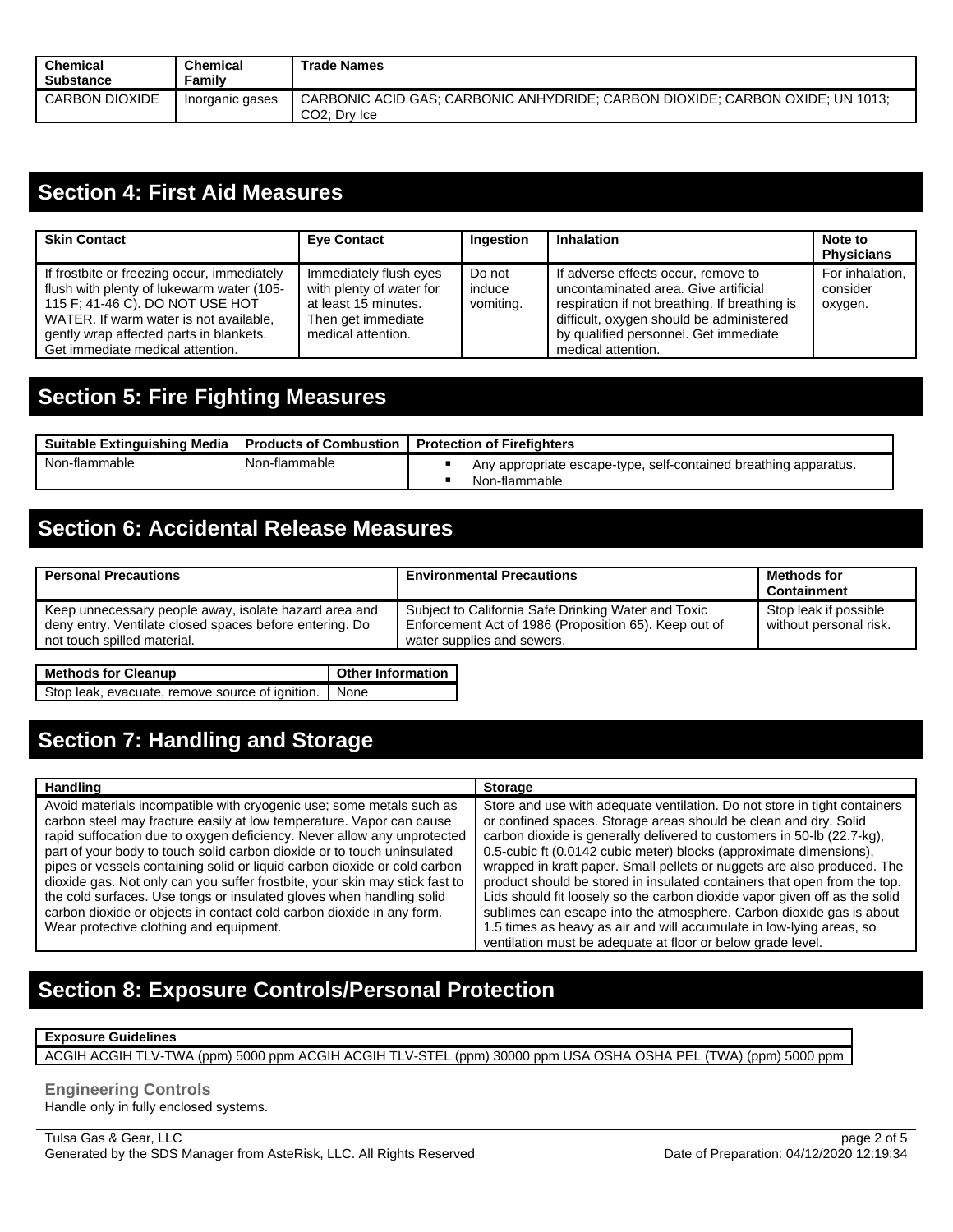| <b>Eve Protection</b>                                                                                                                             | <b>Skin Protection</b>                                    | <b>Respiratory Protection</b>                                        |
|---------------------------------------------------------------------------------------------------------------------------------------------------|-----------------------------------------------------------|----------------------------------------------------------------------|
| Wear splash resistant safety goggles. Contact lenses should not be worn.<br>Provide an emergency eye wash fountain and quick drench shower in the | Wear appropriate protective.<br>cold insulating clothing. | Any appropriate escape-type, self-<br>contained breathing apparatus. |
| immediate work area.                                                                                                                              |                                                           |                                                                      |

**General Hygiene considerations**

- Avoid breathing vapor or mist
- Avoid contact with eyes and skin
- Wash thoroughly after handling and before eating or drinking

#### **Section 9: Physical and Chemical Properties**

| <b>Physical State I</b> | Appearance |       | Color   Change in Appearance   Physical Form |       | Odor            | Taste      |
|-------------------------|------------|-------|----------------------------------------------|-------|-----------------|------------|
| Solid                   | White      | White | Not Applicable                               | Solid | <b>Jdorless</b> | Acid taste |

**Flash Point Flammability Partition Coefficient Autoignition Temperature Upper Explosive Limits Lower Explosive Limits** Not flammable Not available Not Applicable Nonflammable Nonflammable Nonflammable Nonflammable

| <b>Boiling</b><br>Point | Freezing<br><b>Point</b>                            | Vapor<br><b>Pressure</b>     | Vapor<br><b>Density</b> | <b>Specific</b><br>Gravity | Water<br><b>Solubility</b> | рH                                                                              | Odor<br><b>Threshold</b> | <b>Evaporation</b><br>Rate | <b>Viscosity</b>        |
|-------------------------|-----------------------------------------------------|------------------------------|-------------------------|----------------------------|----------------------------|---------------------------------------------------------------------------------|--------------------------|----------------------------|-------------------------|
| Not<br>available        | (sublimation<br>temperature)<br>78.5C (-<br>109.3F) | 43700<br>$mm$ Hq $@$<br>21 C | 1.5<br>(Air=1)          | .522@<br>21 C              | Soluble                    | 3.7<br>(saturated<br>aqueous<br>solution) at<br>101.3 kPa<br>(carbonic<br>acid) | Not<br>available         | <b>Not</b><br>applicable   | 0.01657<br>$cP$ at $0C$ |

| <b>Molecular</b><br>Weight | <b>Molecular</b><br>Formula | <b>Density</b> | Weight per<br><b>Gallon</b> | Volatility by<br>Volume | <b>Volatility</b> | <b>Solvent Solubility</b>                                    |
|----------------------------|-----------------------------|----------------|-----------------------------|-------------------------|-------------------|--------------------------------------------------------------|
| 44.01                      | $C-O2$                      | 0.114          | Not available               | Not applicable          | Not<br>applicable | Soluble: Alcohol, acetone, hydrocarbons,<br>organic solvents |

# **Section 10: Stability and Reactivity**

| <b>Stability</b>                                               | <b>Conditions to Avoid</b>                     | <b>Incompatible Materials</b>                                                                             |  |  |
|----------------------------------------------------------------|------------------------------------------------|-----------------------------------------------------------------------------------------------------------|--|--|
| Stable at normal temperatures<br>and pressure.                 | Stable at normal temperatures<br>and pressure. | Combustible materials, oxidizing materials, metal salts, reducing agents,<br>metal carbide, metals, bases |  |  |
| .<br>.<br>$\overline{\phantom{0}}$<br>$\overline{\phantom{0}}$ | <br>.<br>$\overline{\phantom{0}}$              |                                                                                                           |  |  |

| Hazardous Decomposition Products   Possibility of Hazardous Reactions |                      |
|-----------------------------------------------------------------------|----------------------|
| Carbon monoxide                                                       | Will not polymerize. |

### **Section 11: Toxicology Information**

#### **Acute Effects**

| Oral LD50   | Dermal LD50 | Inhalation                                                                                                     |
|-------------|-------------|----------------------------------------------------------------------------------------------------------------|
| Not         | Not         | After sublimation: ringing in the ears, nausea, irregular heartbeat, headache, drowsiness, dizziness, tingling |
| established | established | sensation, visual disturbances, suffocation, convulsions, coma                                                 |

|                                                                                                                      |                               | Skin<br><b>Irritation</b> | <b>Fue</b><br>Irritation |
|----------------------------------------------------------------------------------------------------------------------|-------------------------------|---------------------------|--------------------------|
| 109F<br>vapor at<br>trostbite<br>Frostbite.<br>Danger<br>blisters.<br>Sublimes<br>of asphyxiation<br>∟iauid: ∶<br>to | 78C).<br>n after sublimation. |                           | rostbite                 |

#### **Chronic Effects**

| Carcinogenicity Mutagenicity |                            | Reproductive Effects   Developmental Effects |
|------------------------------|----------------------------|----------------------------------------------|
| Not available                | Not established Available. | No data                                      |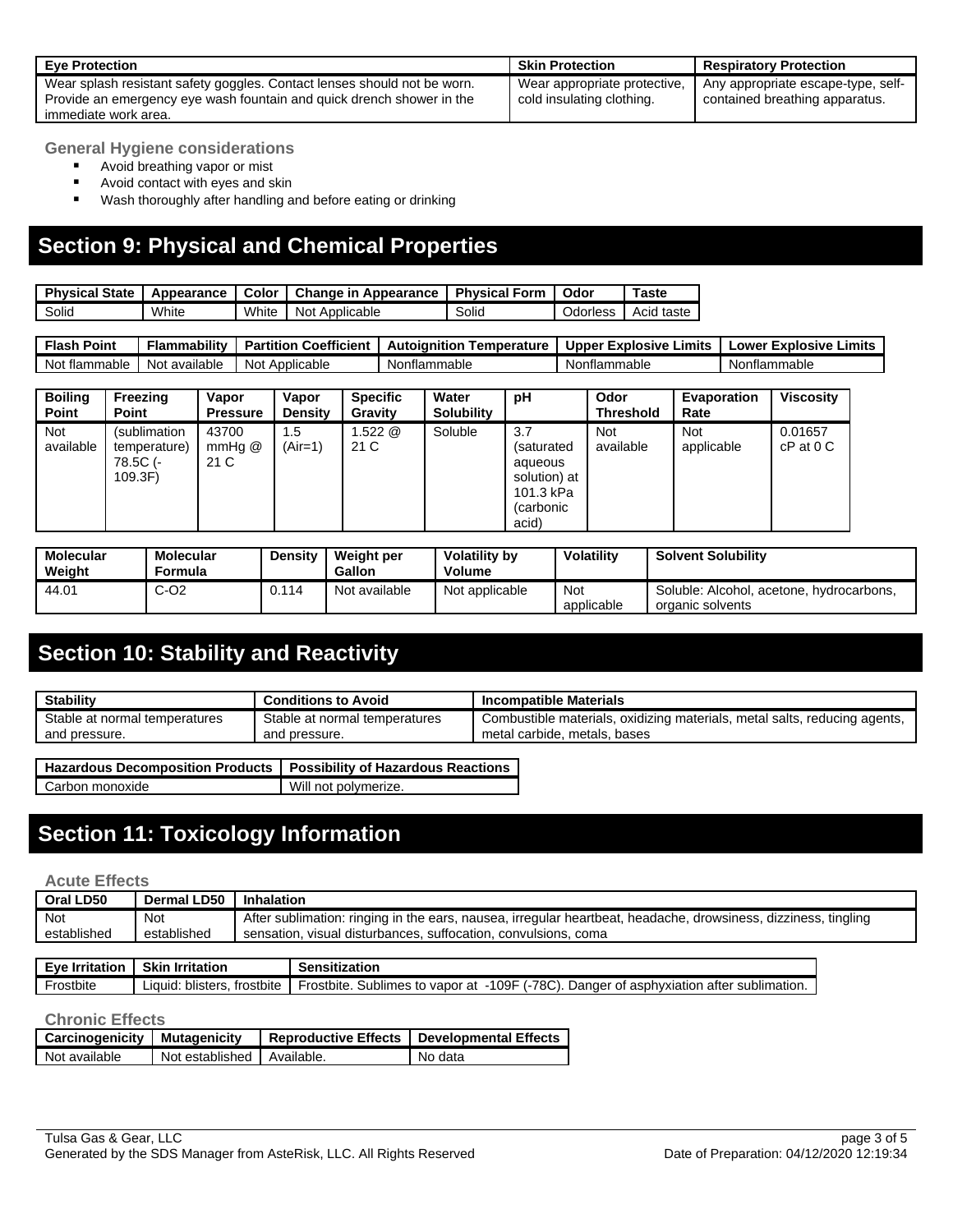### **Section 12: Ecological Information**

#### **Fate and Transport**

| Eco toxicity                                                                                                                                                                                                                        | <b>Persistence / Degradability</b>                                                  | <b>Bioaccumulation / Accumulation</b>                         | <b>Mobility in</b><br>Environment |
|-------------------------------------------------------------------------------------------------------------------------------------------------------------------------------------------------------------------------------------|-------------------------------------------------------------------------------------|---------------------------------------------------------------|-----------------------------------|
| Fish toxicity: $150000 \text{ ug/L}$ 48 day(s)<br>(Mortality) Brown trout (Salmo trutta)<br>Invertibrate toxicity: Not available<br>Algal toxicity: Not available<br>Phyto toxicity: Not available<br>Other toxicity: Not available | Relatively non-persistent in the<br>environment. Moderately volatile from<br>water. | Accumulates very little in the<br>bodies of living organisms. | Leaches through<br>the soil       |

#### **Section 13: Disposal Considerations**

Dispose in accordance with all applicable regulations.

#### **Section 14: Transportation Information**

#### **U.S. DOT 49 CFR 172.101**

| <b>Proper</b><br><b>Shipping</b><br><b>Name</b> | ID<br><b>Number</b> | Hazard<br><b>Class or</b><br><b>Division</b> | Packing<br>Group | Labeling<br><b>Requirements</b> | <b>Passenger Aircraft</b><br>or Railcar Quantity<br><b>Limitations</b> | <b>Cargo Aircraft</b><br><b>Only Quantity</b><br><b>Limitations</b> | <b>Additional</b><br><b>Shipping</b><br><b>Description</b> |
|-------------------------------------------------|---------------------|----------------------------------------------|------------------|---------------------------------|------------------------------------------------------------------------|---------------------------------------------------------------------|------------------------------------------------------------|
| Carbon<br>dioxide, solid<br>or Drv Ice          | UN1845              | 9                                            | Ш                | Not Applicable                  | 200 <sub>kg</sub>                                                      | 200 <sub>kg</sub>                                                   | None                                                       |

#### **Canadian Transportation of Dangerous Goods**

| <b>Shipping Name</b>                      |  | UN Number   Class   Packing Group / Risk Group |
|-------------------------------------------|--|------------------------------------------------|
| Carbon dioxide, solid or Dry Ice   UN1845 |  | Ш                                              |

### **Section 15: Regulatory Information**

**U.S. Regulations**

| CERCLA Sections   SARA 355.30   SARA 355.40 |                             |
|---------------------------------------------|-----------------------------|
| Not regulated                               | Not regulated Not regulated |

**SARA 370.21**

|     |    |       | Acute   Chronic   Fire   Reactive   Sudden Release |
|-----|----|-------|----------------------------------------------------|
| Yes | Nο | No No | Yes                                                |

**SARA 372.65** Not regulated

**OSHA Process Safety** Not regulated

**State Regulations**

**CA Proposition 65** Not regulated

**Canadian Regulations WHMIS Classification** A